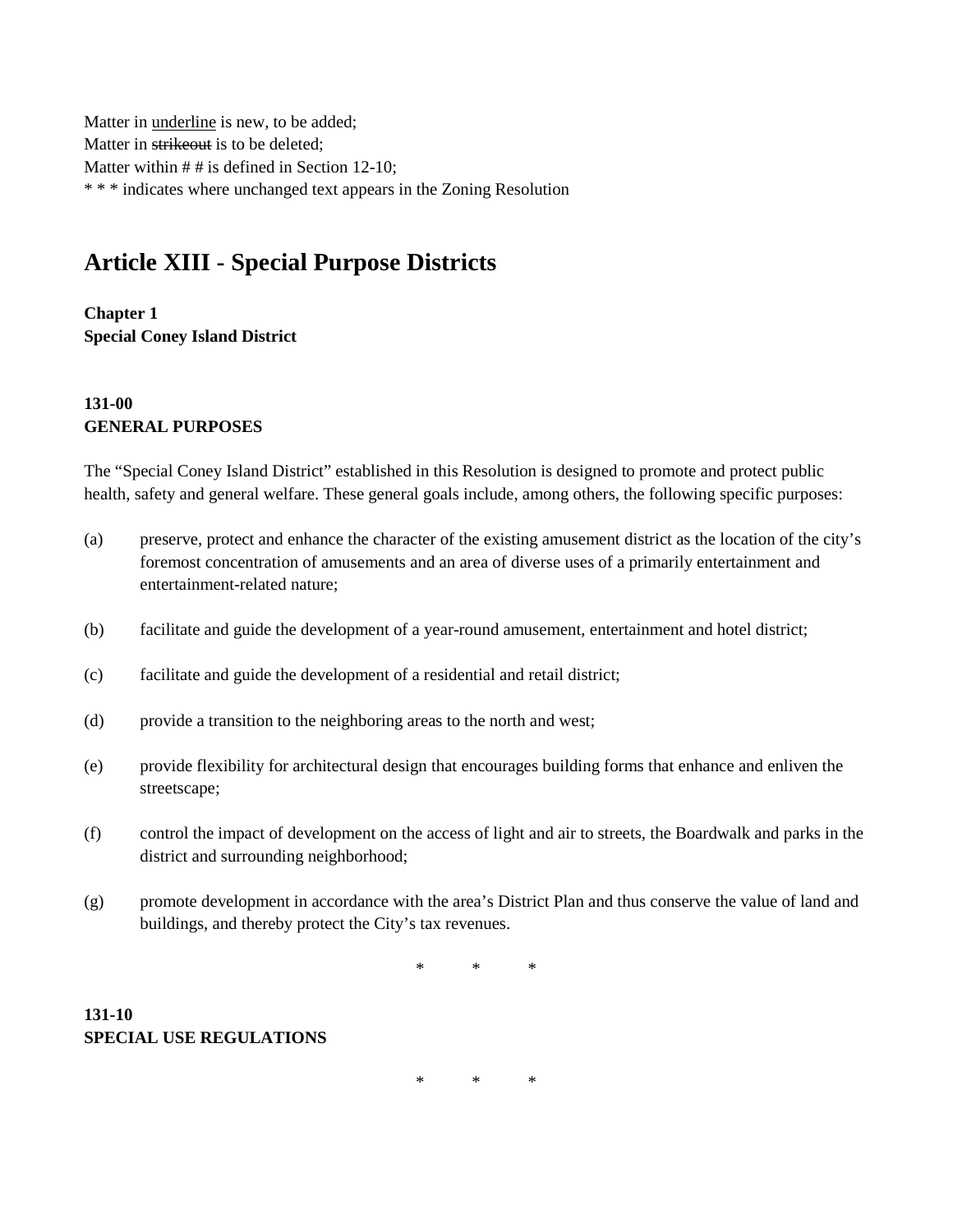# **131-13 Special Use Regulations in Subdistricts**

# **131-131 Coney East Subdistrict**

The #use# regulations of the underlying C7 District are modified as set forth in this Section. The locations of the mandatory ground floor #use# regulations of paragraphs (b), (c), (d) and (f) of this Section are shown on the #streets#, or portions of #streets#, specified on Map 2 in the Appendix to this Chapter. #Transient hotels# and Use Groups A, B and C, as set forth in Sections 131-11 through 131-123, inclusive, and #public parking garages#, shall be the only #uses# allowed in the Coney East Subdistrict, and shall comply with the following regulations:

\* \* \*

#### (f) Depth of ground floor #uses#

All ground floor #uses# within #buildings# shall have a depth of at least 15 feet measured from the #street wall# of a #building#, located on #streets#, or portions of Streets#, shown on Map 2. However, such minimum depth requirement may be reduced where necessary in order to accommodate vertical circulation cores or structural columns associated with upper #stories# of the #building#.

\* \* \*

### **131-132 Coney North and Coney West Subdistricts**

In the Coney North and Coney West Subdistricts, #uses# allowed by the underlying district regulations shall apply, except as modified in this Section for #uses# fronting upon #streets# specified on Map 2 (Mandatory Ground Floor Use Requirements) in the Appendix to this Chapter. For the purposes of this Section, the "building line" shown on Parcel F on Map 2 shall be considered a #street line# of Ocean Way or Parachute Way, as applicable. Furthermore, an open or enclosed ice skating rink shall be a permitted #use# anywhere within Parcel F in the Coney West Subdistrict.

(a) Mandatory ground floor level #uses# along certain #streets#

\* \* \*

(1) Riegelmann Boardwalk

Only #uses# listed in Use Groups A, B and C and #transient hotels# located above the ground floor level are permitted within 70 feet of Riegelmann Boardwalk, except that a #transient hotel# lobby may occupy up to 30 feet of such ground floor frontage along Riegelmann Boardwalk. Use Group C #uses# shall be limited to 2,500 square feet of #floor area# and 30 feet of #street#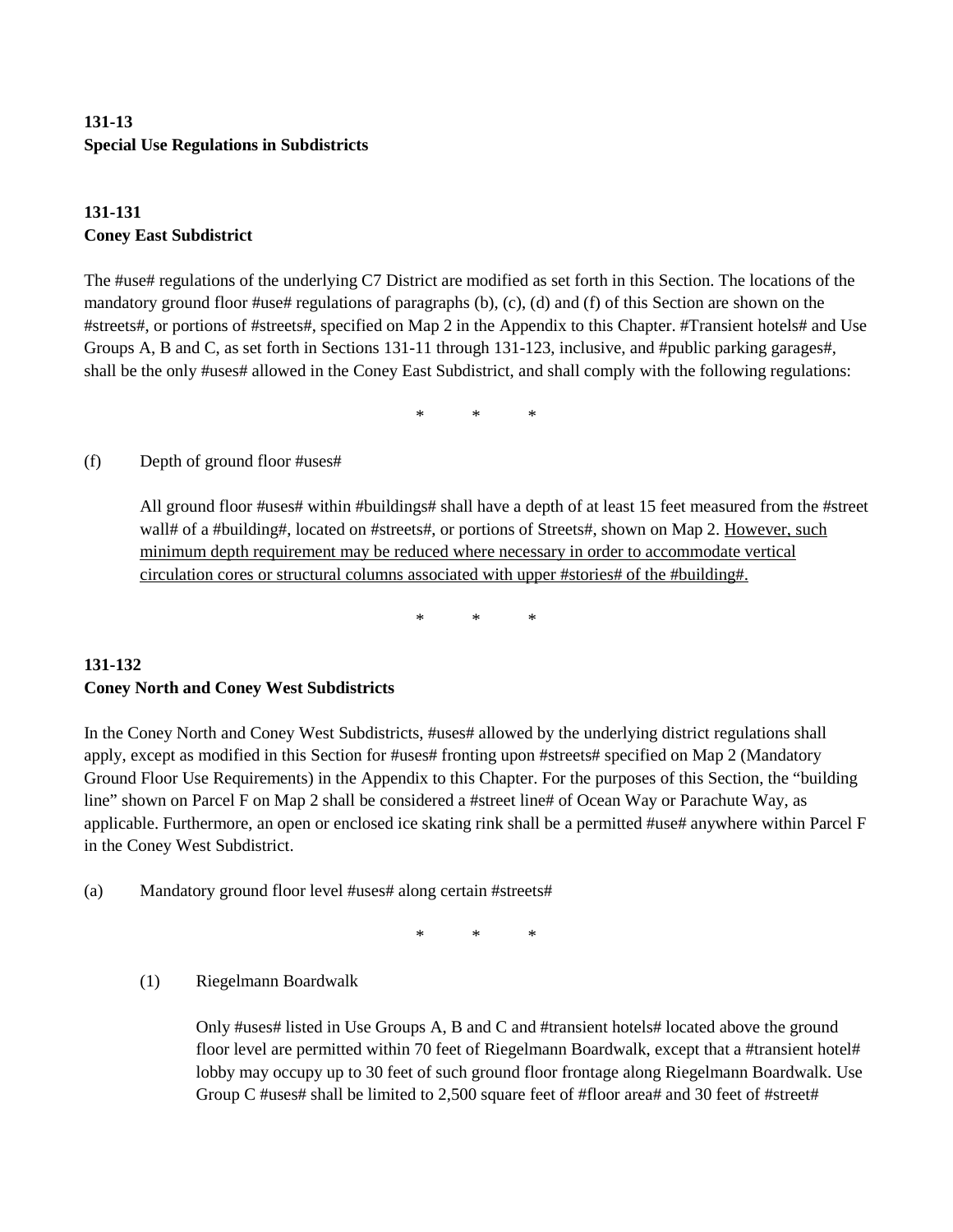frontage for each establishment. All other establishments shall be limited to 60 feet of #street# frontage, except that for any establishment on a corner, one #street# frontage may extend up to 100 feet. All ground floor #uses# within #buildings# shall have a depth of at least 15 feet measured from the #street wall# of the #building#. However, such minimum depth requirement may be reduced where necessary in order to accommodate vertical circulation cores or structural columns associated with upper #stories# of the #building#.

(2) #Streets# other than Riegelmann Boardwalk

\* \* \*

All ground floor #commercial uses# within #buildings# shall have a depth of at least 50 feet measured from the #street wall# of the #building#. Such minimum 50 foot depth requirement may be reduced where necessary in order to accommodate a #residential# lobby, and vertical circulation cores or structural columns associated with upper #stories# of the #building#.

\* \* \*

# **131-14 Location of Uses within Buildings**

The provisions of Section 32-42 are modified to permit:

(a) #residential uses# on the same #story# as a #commercial use# non-#residential use# or directly below a #commercial use# non-#residential use#, provided no access exists between such #uses# at any level containing #residences#, and separate elevators and entrances from the #street# are provided; and

\* \* \*

#### **131-15 Transparency**

Each ground floor level #street wall# of a #commercial# or #community facility use# other than a #use# listed in Use Group A, as set forth in Section 131-121, shall be glazed in accordance with the provisions of Section 37-34 (Minimum Transparency Requirements). with materials which may include #show windows#, glazed transoms or glazed portions of doors. Such glazing shall occupy at least 70 percent of the area of each such ground floor level #street wall#, measured to a height of 10 feet above the level of the adjoining sidewalk, public access area or #base plane#, whichever is higher. Not less than 50 percent of the area of each such ground floor level #street wall# shall be glazed with transparent materials and up to 20 percent of such area may be glazed with translucent materials.

However, in the Coney East Subdistrict and along Riegelmann Boardwalk and boundary of KeySpan Park in the Coney West Subdistrict, in lieu of the transparency requirements of this Section, at least 50 70 percent of the area of the ground floor level #street wall# of a #commercial use#, measured to a height of 12 10 feet above the level of the adjoining sidewalk, public access area or #base plane#, whichever is higher, may be designed to be at least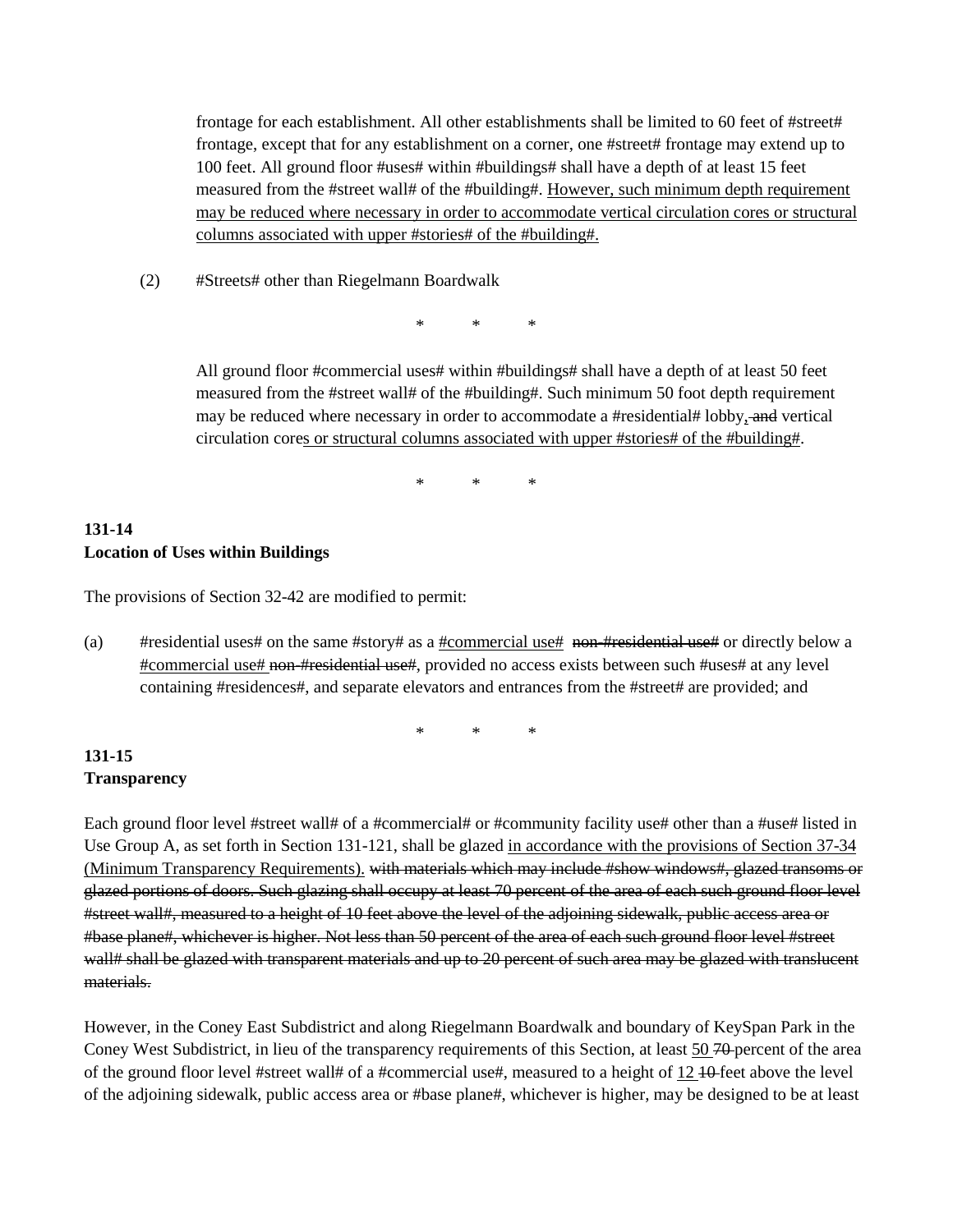50 70 percent open during seasonal business hours.

#### **131-16 Security Gates**

All security gates installed after July 29, 2009, that are swung, drawn or lowered to secure #commercial# or #community facility# premises shall, when closed, permit visibility of at least 75 percent of the area covered by such gate when viewed from the #street#. However, this provision shall not apply to entrances or exits to parking garages, or to any #use# fronting upon Riegelmann Boardwalk, provided that security gates at such locations that permit less than 75 percent visibility when closed shall be treated with artwork.

#### **131-16 131-17**

#### **Authorization for Use Modifications**

\* \* \*

### **131-30 FLOOR AREA, LOT COVERAGE AND YARD REGULATIONS**

The #floor area ratio# regulations of the underlying districts shall be modified as set forth in this Section, inclusive.

\* \* \*

### **131-32 Coney West, Coney North and Mermaid Avenue Subdistricts**

\* \* \*

**131-321 Special floor area regulations for residential uses**

R7A R7D R7X

\* \* \*

(d) Height and setback

For all #zoning lots#, or portions thereof, located in the Coney West or Coney North Subdistricts, the height and setback regulations of Section 23-664 (Modified height and setback regulations for certain buildings) 23-954 shall not apply. In lieu thereof, the height and setback regulations of this Chapter shall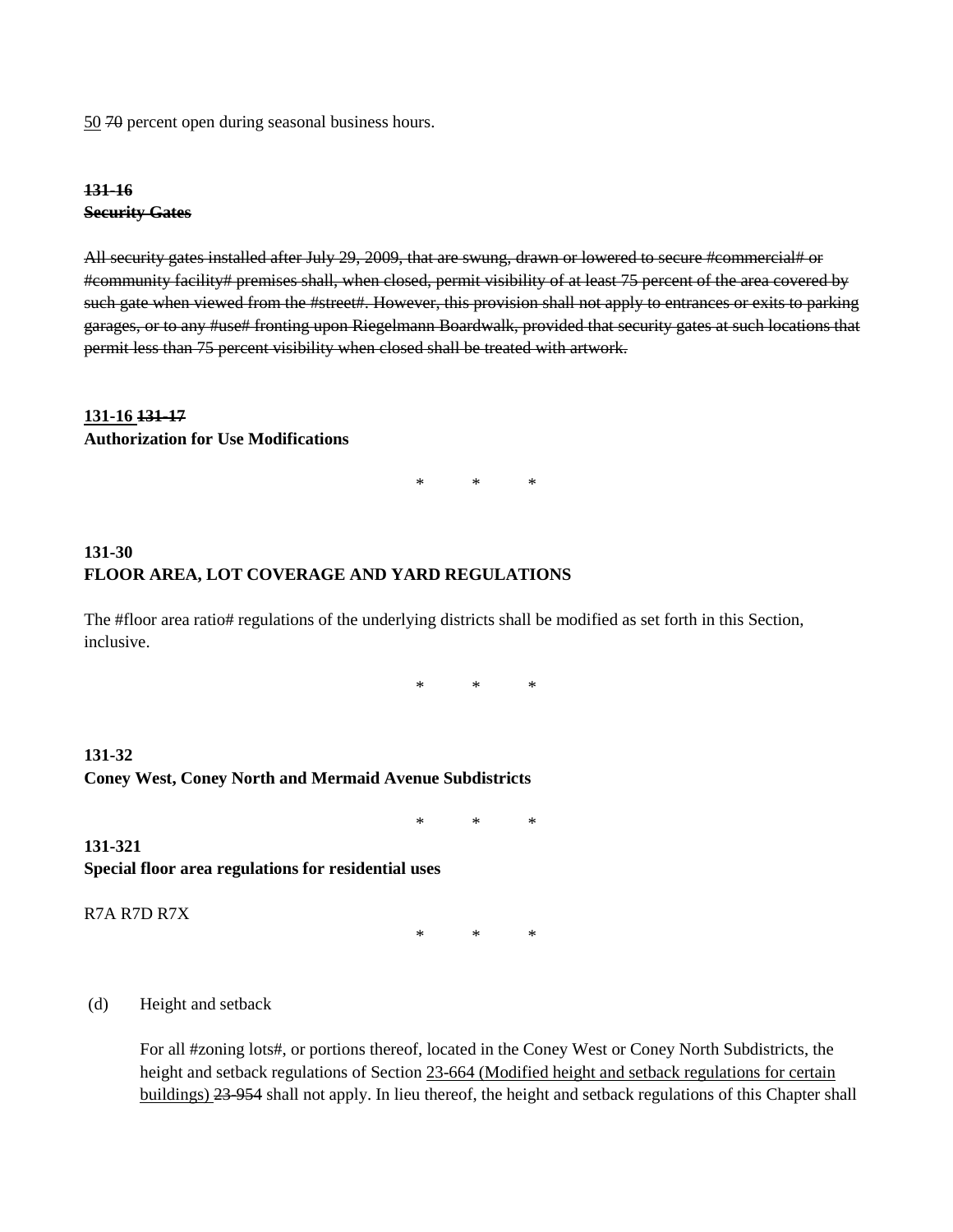apply.

\* \* \*

# **131-324 Lot coverage**

For #residential uses# in the Coney North and Coney West Subdistricts, no maximum #lot coverage# shall apply to any #corner lot#.

For #residential uses# in the Mermaid Avenue Subdistrict, no maximum #lot coverage# shall apply to any #zoning lot# comprising a #corner lot# of 5,000 square feet or less.

Furthermore, in In the #Special Coney Island District#, the level of any #building# containing #accessory# parking spaces or non-#residential uses# shall be exempt from #lot coverage# regulations.

# **131-40 HEIGHT AND SETBACK REGULATIONS**

The underlying height and setback regulations shall not apply. In lieu thereof, the height and setback regulations of this Section shall apply. The height of all #buildings or other structures# shall be measured from the #base plane#.

\* \* \*

### **131-421 Coney East Subdistrict, south side of Surf Avenue**

The following regulations shall apply along the south side of Surf Avenue and along those portions of #streets# intersecting Surf Avenue located north of a line drawn 50 feet north of and parallel to the northern #street line# of Bowery and its westerly prolongation.

\* \* \*

(b) #Building# base

(1) Surf Avenue, west of West 12th Street

\* \* \*

For #buildings# located west of West 12th Street that provide a tower in accordance with the requirements of paragraph (d) of this Section, at least 40 percent of the #aggregate width of street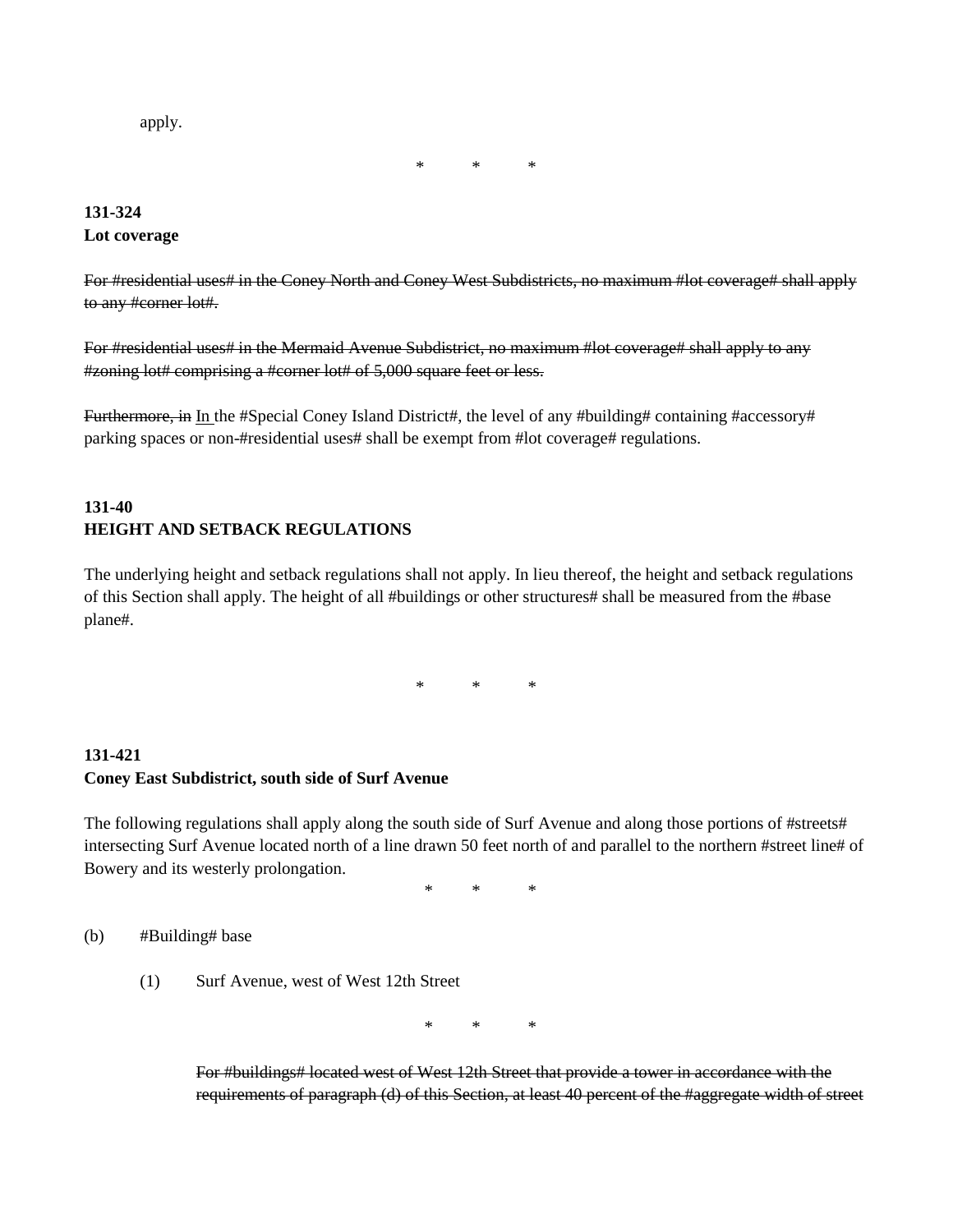walls# facing Surf Avenue shall not exceed a height of 45 feet without setback, and at least 40 percent of the #aggregate width of street walls# facing Surf Avenue shall rise without setback to a height of at least 60 feet but not more than 65 feet. Furthermore, any Any portion of a #street wall# which exceeds a height of 60 feet shall be located within 150 feet of the intersection of two #street lines# and shall coincide with the location of a tower. Towers shall comply with the location requirements of paragraph (d) of this Section.

\* \* \*

# **131-423 Along all other streets**

The following regulations shall apply along Wonder Wheel Way, Bowery, and all other #streets#, and portions thereof, located south of a line drawn 50 feet north of and parallel to the northern #street# line of Bowery and its westerly prolongation.

\* \* \*

#### (b) Maximum height

The #street wall# of a #building#, or portion thereof, shall rise to a minimum height of 20 feet and a maximum height of 40 feet before setback. The maximum height of a #building or other structure# shall be 60 feet, provided any portion of a #building# that exceeds a height of 40 feet shall be set back from the #street wall# of the #building# at least 20 feet.

West of West 12th Street, along the northern #street line# of Bowery, the maximum #building# height shall be 40 feet. If a tower is provided along the Surf Avenue portion of the #block#, 40 percent of the #aggregate width of street walls# may rise above the maximum #street wall# height of 40 feet, provided that and such portion is of the #aggregate width of street walls# shall be located within 150 feet of the intersection of two #street lines# and shall coincide with that portion of the #street wall# along Surf Avenue that rises to a height of between 60 to 65 feet, pursuant to the provisions of paragraph (b)(1) of Section 131-421. However, where the portion of the #block# that fronts on Surf Avenue is #developed# or #enlarged# pursuant to the special regulations for Use Group A in paragraph (c)(3) of Section 131-421 (Coney East Subdistrict, south side of Surf Avenue), the #street wall# may rise after a setback of 20 feet to a maximum height of 60 feet for the entire length of the Bowery #street line#, or may extend beyond the 40 percent of the #aggregate width of street wall# for the length of the #street wall# of such Use Group A #development# or #enlargement# which fronts along Surf Avenue, whichever is less.

# **131-43 Coney West Subdistrict**

\* \* \*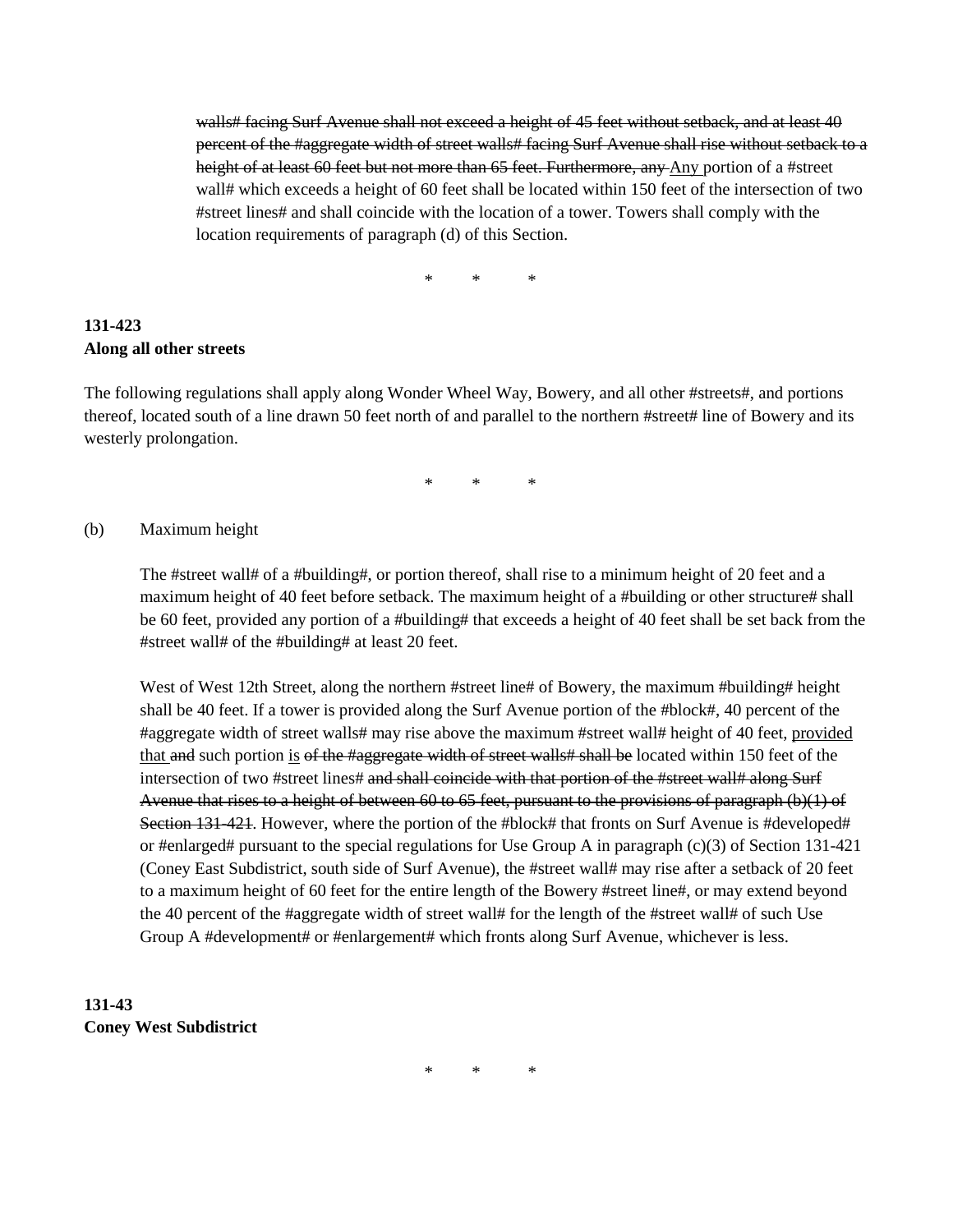# **131-431 Coney West District, Surf Avenue**

The regulations of this Section shall apply along Surf Avenue. The #street wall# location provisions of paragraph (a) of this Section shall also apply along #streets# intersecting Surf Avenue within 50 feet of Surf Avenue, and the #building# base regulations of paragraph (b) of this Section shall also apply along #streets# within 100 feet of Surf Avenue.

\* \* \*

#### (b) #Building# base

A #street wall# fronting on Surf Avenue shall rise without setback to a minimum height of six #stories# or 65 feet, or the height of the #building#, whichever is less, and a maximum height of eight #stories# or 85 feet, whichever is less, before a setback is required. For #buildings# that exceed a height of eight #stories# or 85 feet, at least 40 percent of the #aggregate width of street walls# facing Surf Avenue shall not exceed a height of six #stories# or 65 feet, whichever is less, and at least 40 percent of the #aggregate width of street walls# facing Surf Avenue shall rise without setback to a height of at least eight #stories# or 80 feet, whichever is less. However, on the #block# front bounded by West 21st Street and West 22nd Street, the minimum height of a #street wall# shall be 40 feet and the maximum height of a #street wall# shall be six #stories# or 65 feet, whichever is less, before a setback is required.

\* \* \*

#### (c) Transition height

Above the maximum base height, a #street wall# may rise to a maximum transition height of nine #stories# or 95 feet, whichever is less, provided that up to 60 percent of the #aggregate width of street walls# facing Surf Avenue such #street walls# are shall be set back a minimum distance of 10 feet from the Surf Avenue #street line#. The remaining portion of such #aggregate width of street walls# facing Surf Avenue shall be set back a minimum distance of 15 feet. All portions of #buildings or other structures# that exceed a transition height of 95 feet shall comply with the tower provisions of Section 131-434 (Coney West Subdistrict towers).

# **131-432 Along all other streets, other than Riegelmann Boardwalk**

The following regulations shall apply along all other #streets# in the Coney West Subdistrict, except within 70 feet of Riegelmann Boardwalk.

\* \* \*

(c) Transition heights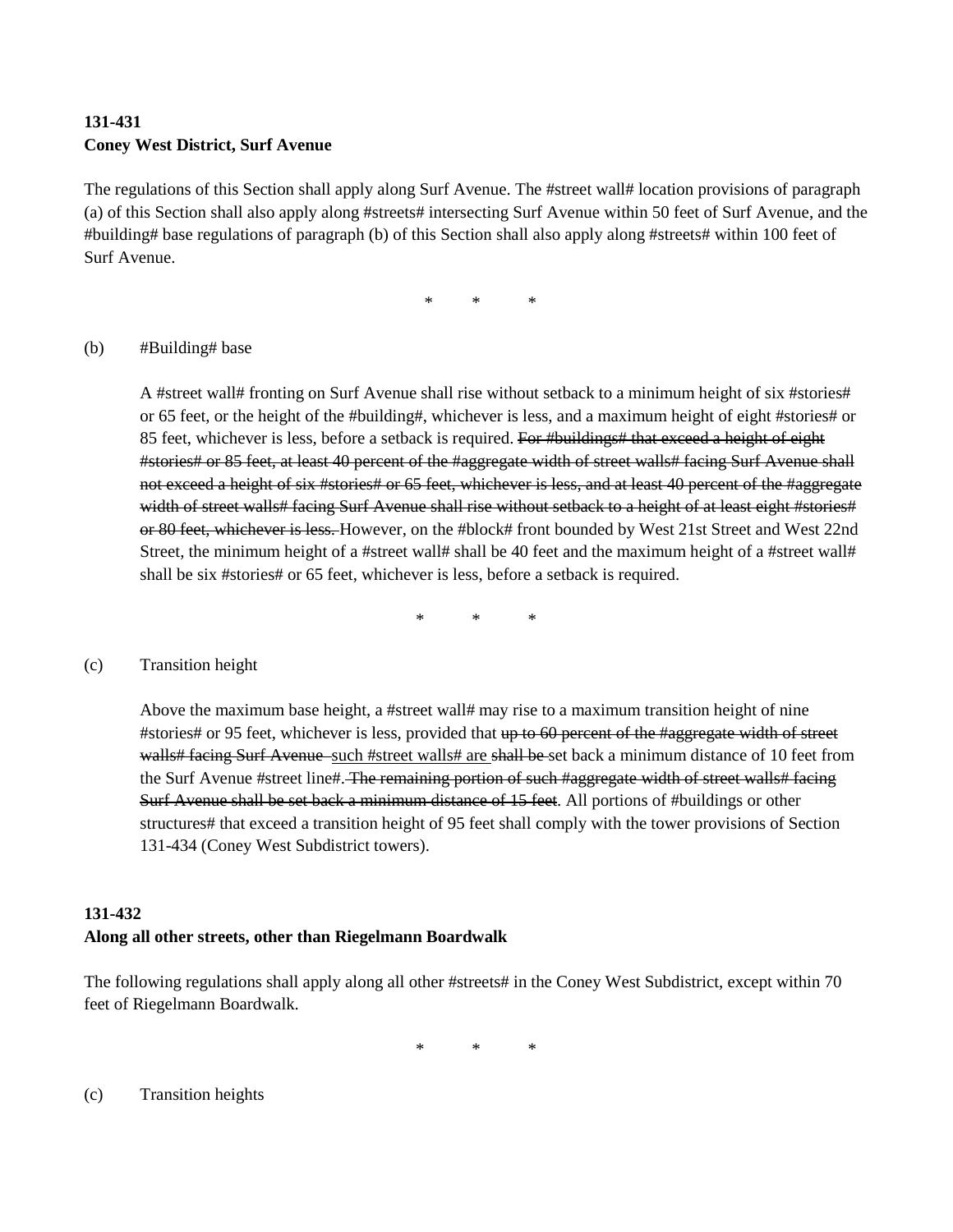Beyond 100 feet of Surf Avenue, a #street wall# may rise to a maximum transition height of nine #stories# or 95 feet, whichever is less, provided that:

(1) above the maximum base height, #street walls# are  $up$  to 60 percent of the #aggregate width of street walls#, measured separately, facing Ocean Way and along all other #streets#, other than Riegelmann Boardwalk, shall be set back a minimum distance of 10 feet from the #street line#. The remaining portion of such #aggregate width of street walls# facing Ocean Way, and along all other #streets# other than Riegelmann Boardwalk, shall be set back a minimum distance of 15 feet from the #street line#, except that for #blocks# north of the Ocean Way #street line#, along a minimum of one #street line# bounding the #block# (except for Surf Avenue), at least 40 percent of the the remaining portion of such #aggregate width of street walls# shall remain open to the sky for a minimum depth of 100 feet from the #street line#;

\* \* \*

# **131-434 Coney West Subdistrict towers**

All #stories# of a #building# or portions of other structures located partially or wholly above an applicable transition height shall be considered a "tower" and shall comply with the provisions of this Section.

\* \* \*

(b) Maximum length and height

\* \* \*

Where #affordable housing# is provided pursuant to Section 131-321 (Special floor area regulations for residential uses), the maximum height of a #building# shall be increased to 270 feet, provided that either: the tower complies with either paragraph  $(b)(1)$  or  $(b)(2)$  of this Section.

- (1) The outermost wall of all tower #stories#  $\frac{1}{\text{arc}}$  shall be inscribed within a rectangle where no side of such rectangle exceeds a length of 100 feet; or
- (2) The outermost wall of all tower #stories# below a height of 120 feet are shall be inscribed within a rectangle where no side of such rectangle exceeds a length of 130 feet, and above such height,  $\frac{1}{2}$ above a height of 120 feet, no side of such rectangle shall exceed a length of 100 feet. Above In addition, above a height of 120 feet, the maximum floor plate shall be 80 percent of the #story# immediately below such height, or 6,800 square feet, whichever is greater. Such reduced #lot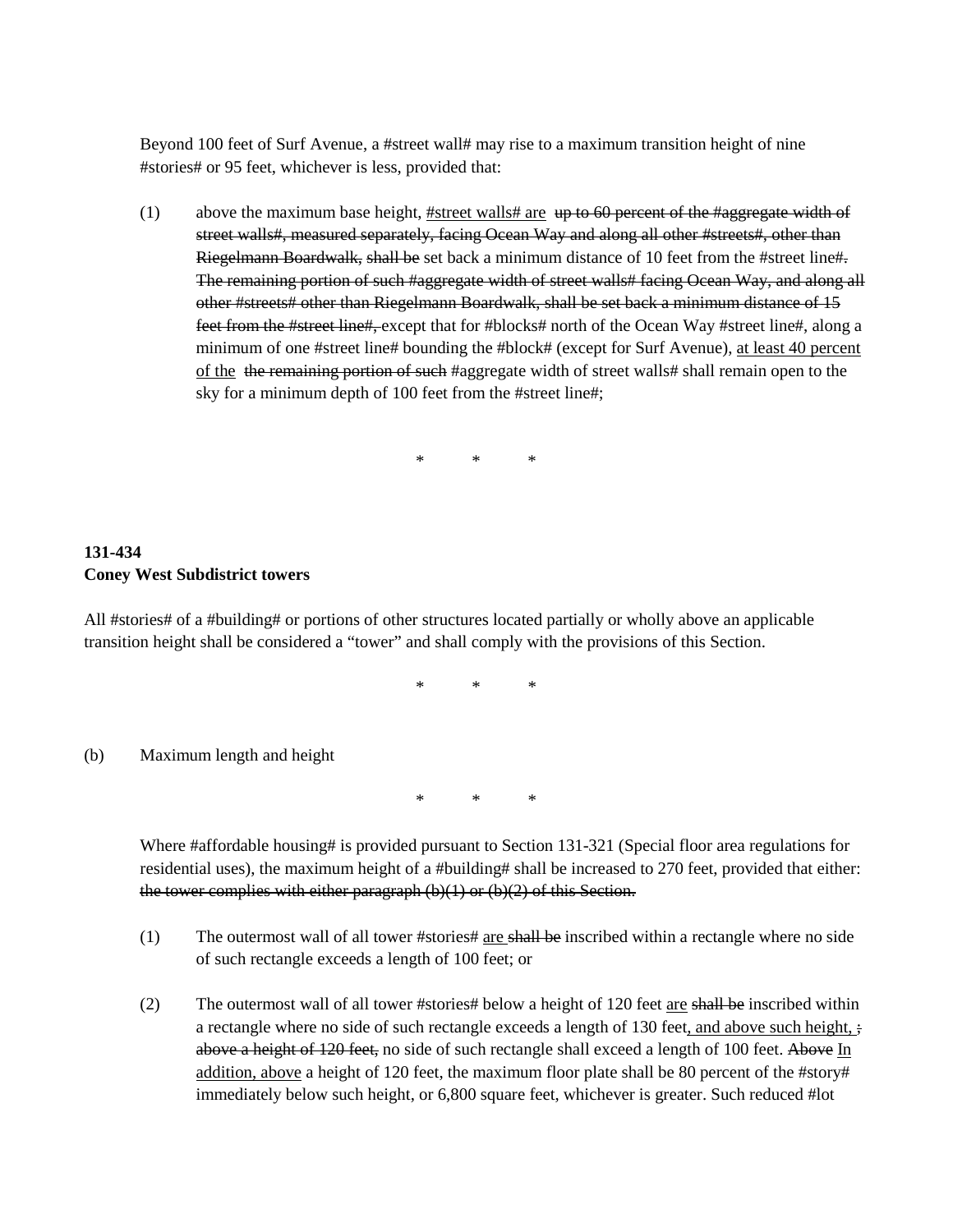coverage# shall be achieved by one or more setbacks on each face of the tower, where at least one setback on each tower face has a depth of at least five feet and a width that, individually or in the aggregate, is equal to at least 10 percent of the width of each respective tower face.

\* \* \*

\* \* \*

# **131-44 Coney North Subdistrict**

# **131-441 Coney North Subdistrict, Surf Avenue**

The regulations of this Section shall apply along Surf Avenue. The #street wall# location provisions of paragraph (a) of this Section shall also apply along #streets# intersecting Surf Avenue within 50 feet of Surf Avenue, and the #building# base regulations of paragraph (b) of this Section shall also apply along #streets# within 100 feet of Surf Avenue.

\* \* \*

#### (b) #Building# base

The #street wall# of a #building# base fronting on Surf Avenue shall rise without setback to a minimum height of six #stories# or 65 feet, or the height of the #building#, whichever is less, and a maximum height of eight #stories# or 85 feet, whichever is less, before a setback is required. However, on the portion of the #block# bounded by Stillwell Avenue and West 15th Street, for #buildings# that exceed a height of 85 feet, all #street walls# of such #building# facing Surf Avenue shall rise without setback to a height of 85 feet.

For #buildings# that exceed a height of eight #stories# or 85 feet, at least 40 percent of the #aggregate width of street walls# facing Surf Avenue shall not exceed a height of 65 feet without setback, and at least 40 percent of the #aggregate width of street walls# facing Surf Avenue shall rise without setback to a height of at least 80 feet, but not more than 85 feet. However, on the portion of the #block# bounded by Stillwell Avenue and West 15th Street, for #buildings# that exceed a height of 85 feet, all #street walls# of such #building# facing Surf Avenue shall rise without setback to a height of 85 feet.

\* \* \*

#### (c) Transition height

Above the maximum base height, a #street wall# may rise to a maximum transition height of nine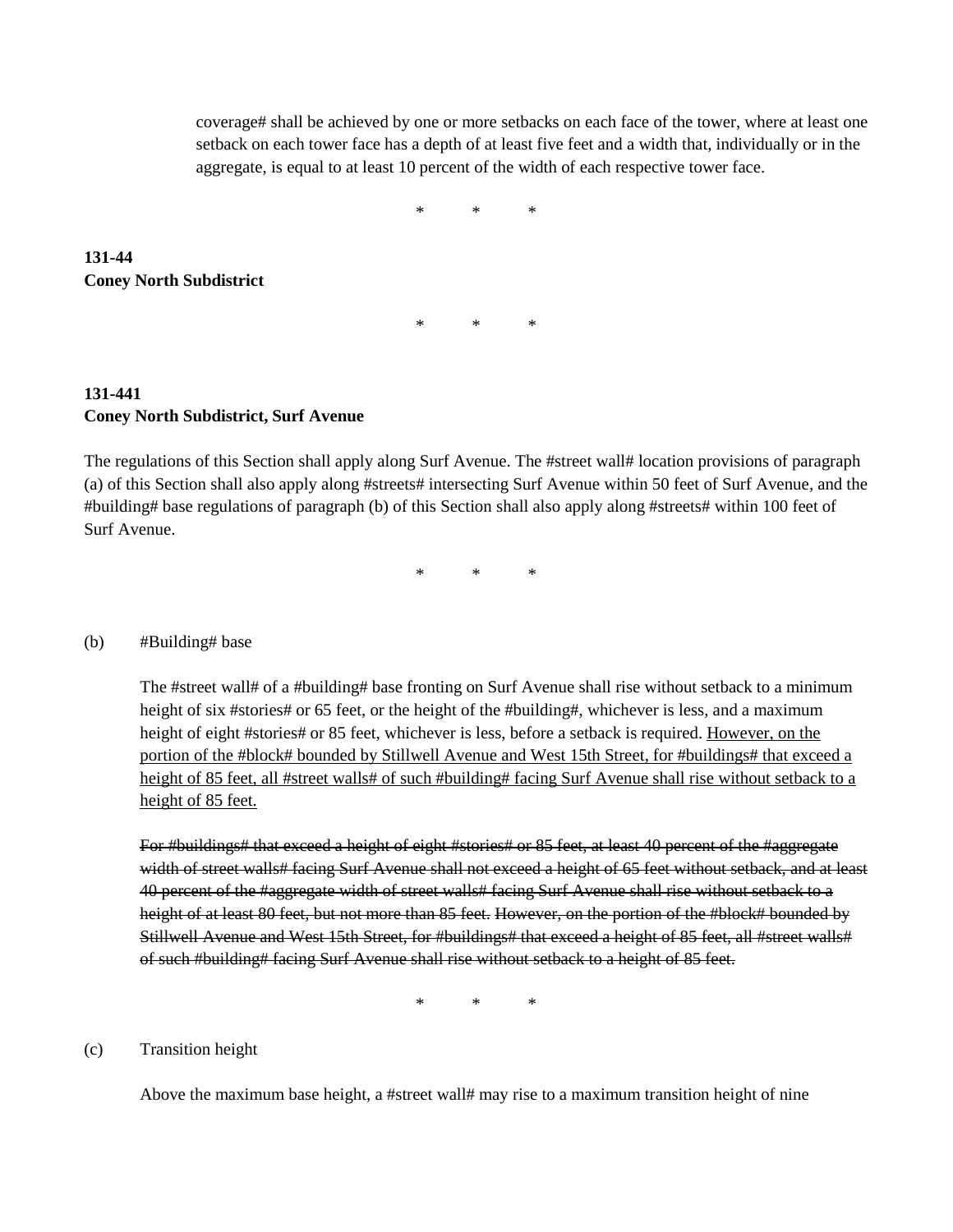#stories# or 95 feet, whichever is less, provided that such #street walls# are up to 60 percent of the #aggregate width of street walls# facing Surf Avenue shall be set back a minimum distance of 10 feet from the Surf Avenue #street line#. The remaining portion of such #aggregate width of street walls# facing Surf Avenue shall be set back a minimum distance of 15 feet. All portions of #buildings or other structures# that exceed a transition height of 95 feet shall comply with the tower provisions of Section 131-444 (Coney North Subdistrict towers).

# **131-442 Along all other streets, other than Stillwell Avenue**

The following regulations shall apply along all other #streets# in the Coney North Subdistrict, other than Stillwell Avenue.

\* \* \*

#### (c) Transition height

In all portions of #blocks# located beyond 100 feet of Surf Avenue, a #street wall# may rise above the maximum base height to a maximum transition height of eight #stories# or 85 feet, whichever is less, provided that such #street walls# are up to 60 percent of the #aggregate width of street walls# facing Surf Avenue shall be set back a minimum distance of 10 feet from the Surf Avenue #street line#. The remaining portion of such #aggregate width of street walls# facing Surf Avenue shall be set back a minimum distance of 15 feet. All portions of #buildings or other structures# that exceed a transition height of 85 feet shall comply with the tower provisions of Section 131-444 (Coney North Subdistrict towers).

\* \* \*

### **131-444 Coney North Subdistrict towers**

All #stories# of a #building# or portions of other structures located partially or wholly above a height of 85 feet within 175 feet of Surf Avenue and above a height of 65 feet beyond 175 feet of Surf Avenue shall be considered a "tower" and shall comply with the provisions of this Section.

\* \* \*

(b) Maximum length and height

\* \* \*

Where #affordable housing# is provided pursuant to Section 131-321 (Special floor area regulations for residential uses), the maximum height of a #building# shall be increased to 270 feet, provided that either: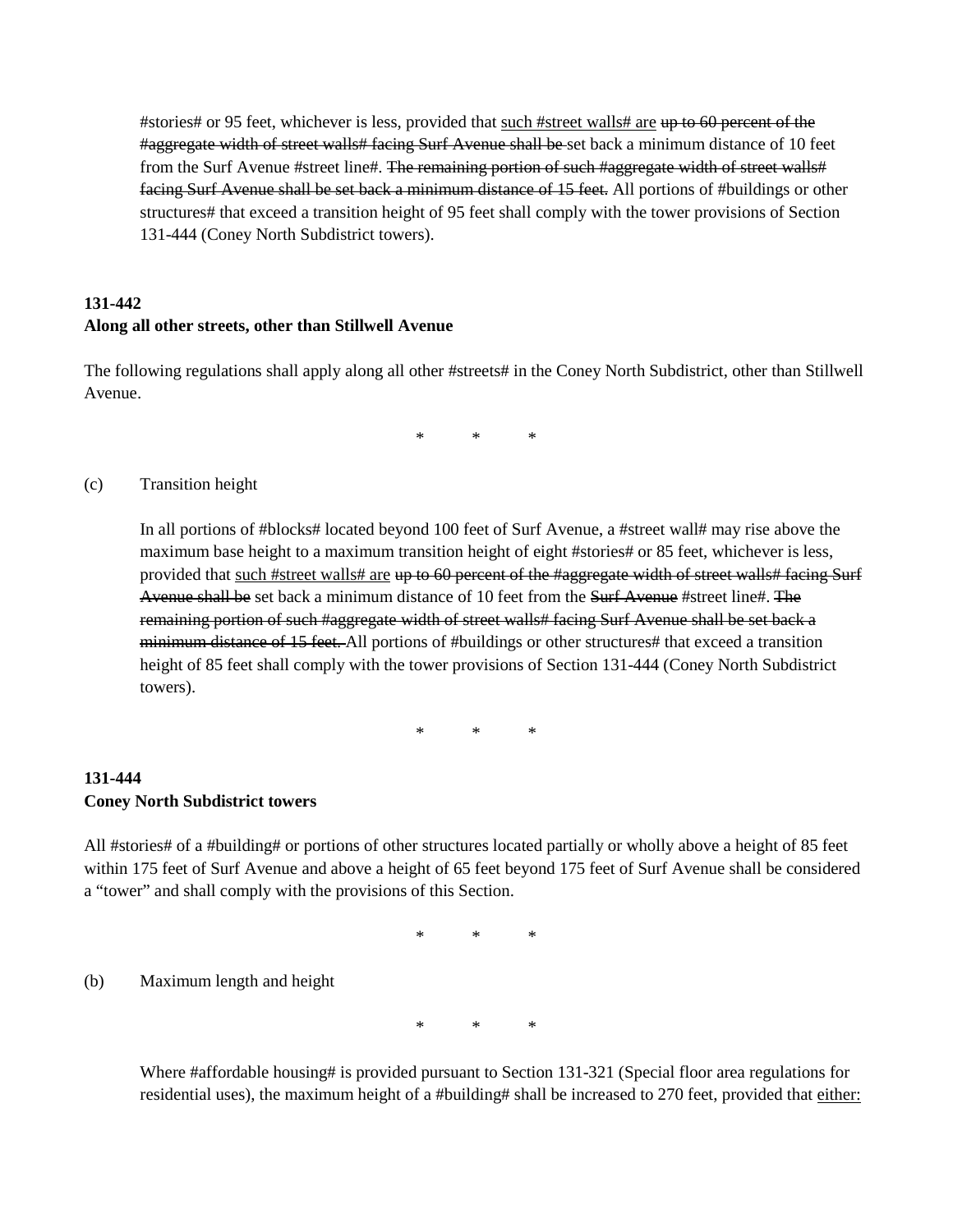the tower portion of such #building# complies with either paragraph (b)(1) or (b)(2) of this Section.

- (1) The outermost wall of all tower #stories#  $\frac{1}{\text{arc shell}}$  be inscribed within a rectangle, where no side of such rectangle shall exceed a length of 100 feet; or
- (2) The outermost wall of all tower #stories#, below a height of 120 feet, are shall be inscribed within a rectangle, where no side of such rectangle shall exceed a length of 130 feet, and above such height,  $\frac{1}{2}$  above a height of 120 feet, no side of such rectangle shall exceed a length of 100 feet. In addition, above Above a height of 120 feet, the maximum floorplate shall be 80 percent of the #story# immediately below such height or 6,800 square feet, whichever is greater. Such reduced #lot coverage# shall be achieved by one or more setbacks on each face of the tower, where at least one setback on each tower face has a depth of at least five feet and a width that, individually or in the aggregate, is equal to at least 10 percent of the width of each respective tower face.

\* \* \*

# **131-47 Design Requirements for Ground Level Setbacks**

Wherever a #building# base below a tower is set back from the #street line#, and the #building# walls bounding such setback area are occupied by non-#residential uses#, such setback area shall comply with the provisions of this Section. Where two such setback areas adjoin one another at the intersection of two #streets#, the combined area of such spaces shall determine the applicability of such provisions.

\* \* \*

#### (c) Wall treatments

All ground floor level #building# walls bounding such setback area not otherwise subject to the transparency requirements of Section 131-15, shall comply with the provisions of either paragraphs (c)(1) or (c)(2) of this Section.

- (1) If such #building# wall is a #street wall# wider than 10 feet, such #street wall# shall comply with the provisions of Section 131-15.
- (2) All other #building# walls shall comply with one of the following provisions:
	- (i) such #building# walls shall be glazed with transparent materials in accordance with the transparency provisions of Section 37-34 (Minimum Transparency Requirements), except that such transparency shall be measured from which may include show windows, glazed transoms or glazed portions of doors. Such glazing shall occupy at least 50 percent of the area of each such ground floor level #building# wall, measured to a height of 10 feet above the level of the adjoining sidewalk, public access area or #base plane#, whichever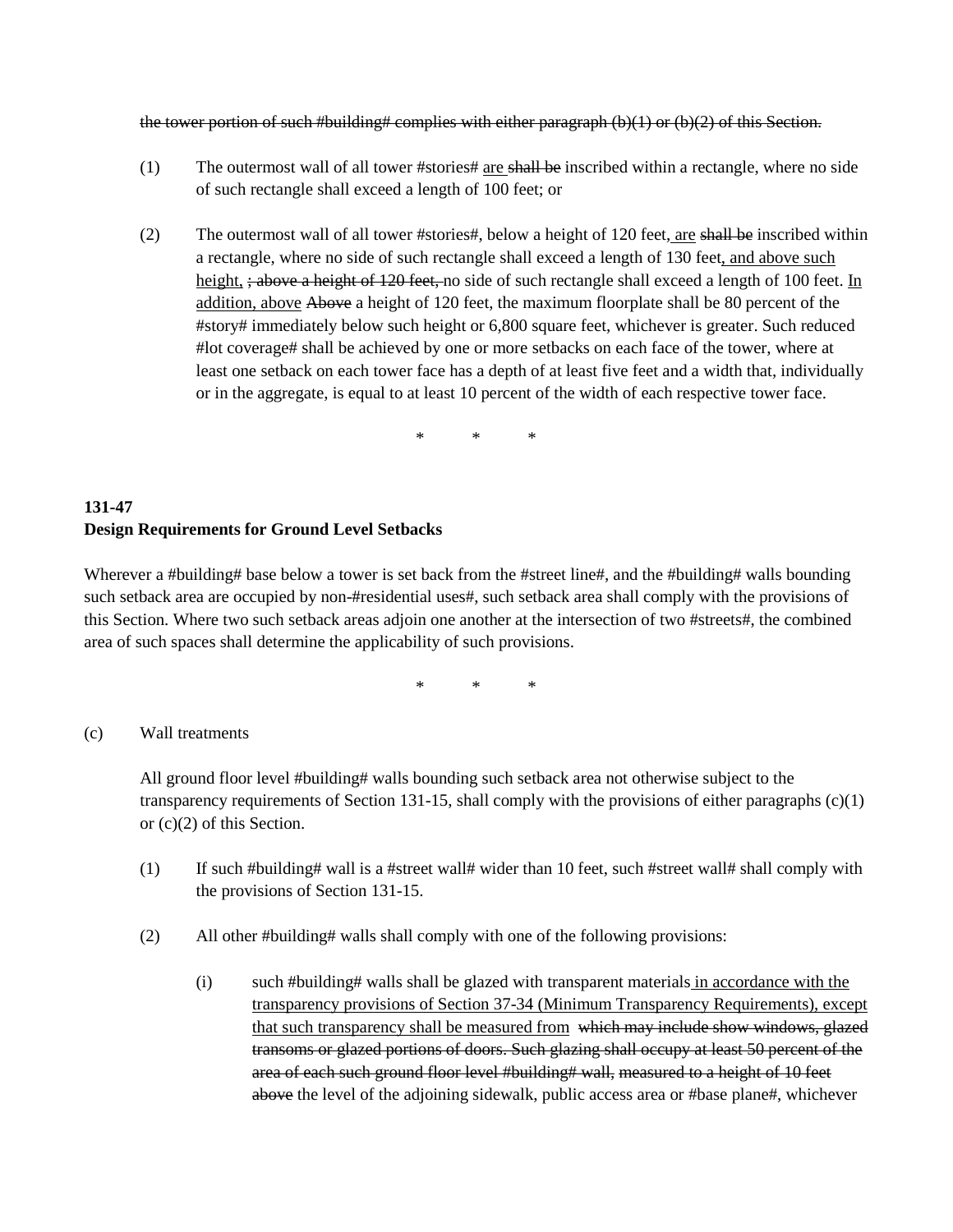is higher; or

(ii) such #building# walls shall be articulated with artwork or landscaping to a height of at least ten feet.

\* \* \*

# **131-50 OFF-STREET PARKING AND LOADING REGULATIONS**

The special provisions of this Section shall apply to all off-street parking spaces and loading facilities within the #Special Coney Island District#.

\* \* \*

#### **131-52 Use and Location of Parking Facilities**

The following provisions shall apply to all parking facilities:

\* \* \*

- (c) All off-street parking facilities shall be located within facilities that, except for entrances and exits, are:
	- (1) entirely below the level of any #street# or #publicly accessible open area# upon which such facility, or portion thereof, fronts; or
	- (2) wrapped by #floor area# or screened in accordance with the provisions of Section 37-35 (Parking Wrap and Screening Requirements). For the purpose of applying such provisions, Surf Avenue, Stillwell Avenue, Ocean Way, Parachute Way, and the Riegalmann Boardwalk shall be considered designated retail streets, and the wrapping provisions of paragraph (a) shall apply to such #street# frontages at all levels above grade. located, at every level above-grade, behind #commercial#, #community facility# or #residential floor area# with a minimum depth of 15 feet as measured from the #street wall# of the #building#, so that no portion of such parking facility is visible from adjoining #streets# or publicly accessible open spaces. All such parking facilities shall be exempt from the definition of #floor area#. However, in the Coney East Subdistrict, the provisions of this paragraph, (c)(2), need not apply on the north side of Surf Avenue above the level of the ground floor, on Parcel 2 beyond 70 feet of Riegelmann Boardwalk, or on the east side of that portion of West 16th Street beyond 50 feet of Surf Avenue and Wonder Wheel Way, provided that:
		- (i) any non-horizontal parking deck structures shall not be visible from the exterior of the #building# in elevation view;